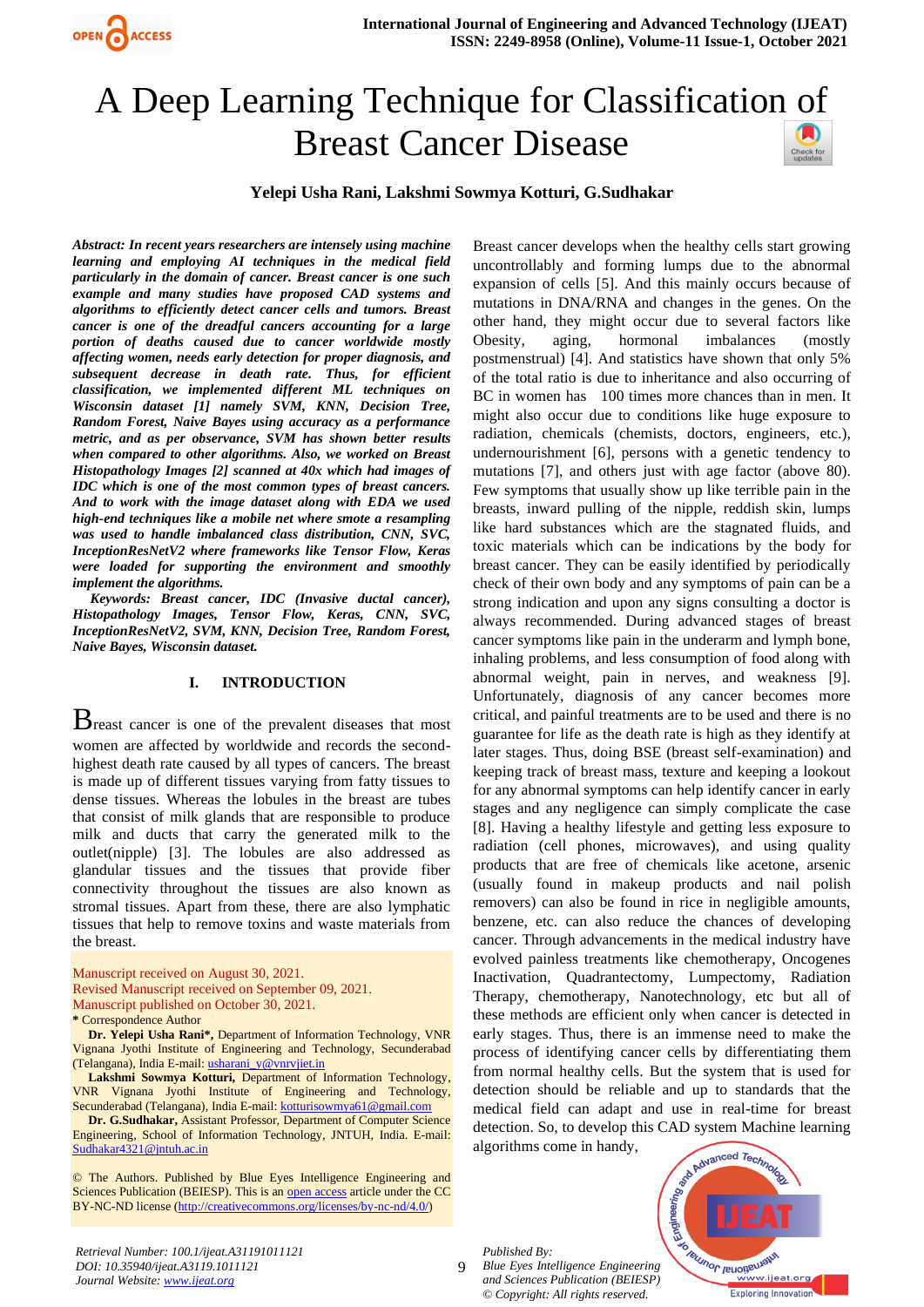and even complex solutions like AI algorithms with highend frameworks can also be employed to meet the requirements. By developing such a highly reliant and effective system we can detect cancer in the early stages making diagnosis an easy process and also not only detecting but also identifying useful patterns and making analysis by digging in the important information related to patients would help the doctors understand the scenario properly and provide at most relevant treatment seamlessly and save lives. This way it helps doctors to make the right decisions based upon the case and situation of the patient along with early detection which in turn helps reduce the overall death rate. Yet some resources like abundance data (medical data is sensitive and hard to collect from various sources and integrate), considering exceptional cases like macro and microcalcifications formed in the breast, symptoms, and complexities involved a change from person to person so algorithms must be well trained with enough data to handle each data. Apart from all these having proper infrastructure and avoiding imbalances in data, overfitting also developing computational efficient systems are the open challenges that researchers are trying to overcome today.

# **II. PREVIOUS WORK**

In recent times many types of research have been conducted in the domain of breast cancer to make the process of identifying BC in early stages and to assist doctors to make a righteous decision by projecting useful information and links between previous records of patients making the process efficient so that doctors provide exact treatment.[Ebru Aydındag Bayrak](https://ieeexplore.ieee.org/author/37086866265)[10] worked on the Wisconsin dataset and applied classifiers SVM and ANN by comparing them at different stages using accuracy, precision, ROC curve, recall for performance evaluation. After pre-processing they split that data in the ratio 66% for training and 33% for testing. 10-k cross fold was used for cross-validation. Along with which the WEKA tool was used to validate the results. With SVM 97.13% accuracy was obtained. Lal Hussain [11] has used mammogram images for classification into cancerous and non-cancerous using SVM kernel, Navies Bayes method, and decision tree classification methods. An intensive pre-processing was done and features were extracted by doing EDA. To avoid artifacts raised due to change in angle or lighting while collecting mammogram images they used SIFT available in MATLAB. They used metrics like sensitivity, precision, recall, confusion matrix, specificity, and ROC curve and its area for comparison between algorithms applied. [Md. Imran](https://ieeexplore.ieee.org/author/37087406507)  [Hossain Showrov](https://ieeexplore.ieee.org/author/37087406507) [12] has conducted his experiment considering WBCD as input and used algorithms like Linear SVM, RBF SVM, Sigmoid SVM, polynomial SVM, Feedforward NN, RBF NN. The performance metric chosen was accuracy and SVM has recorded 96.72% whereas RBF NN has resulted in 95.88%. Vikas Chaurasia[13] have applied Sequential Minimal Optimization (SMO), IBK, BF Tree on WBCD and obtained Accuracy of 96.2%,95.90%,95.46% respectively. They conducted this with the motive to compare the accomplishment of different classification techniques using WEKA software.

R.Chtihrakkannan [14] has done research using X-ray images as input and for pre-processing the images they used Gaussian filter and edge detection to identify the breast tissue and layout of the tumor. To obtain the first-order features they used wavelet transformation and then obtained Grayscale image. Further, they also obtained second-order features using GLCM. Then upon the obtained features, they applied a deep neural network which is a supervised classification algorithm. They also used other algorithms like ANN, SVM, KNN but in comparison with DNN, they recorded average results. Whereas DNN obtained an accuracy ranging from 87%-96%.

# **III. PROPOSED WORK**

# **a) Working with Wisconsin breast cancer dataset**

As part of this study, we used the WBCD [1] that is available publicly on the UCI repository. WBCD was digitally computed from FNA (fine needle aspirate) where various features about the cell nuclei were extracted and tabulated. Looking at the description of the dataset it has 569 instances with 33 features among which 31 features were floating with 1 integer(id) value and an object value.

An initial step was to analyze data and pre-process so we quickly check for missing values and see that the last feature which is Unnamed is a complete NA, along with the id feature which has no significance in the classification of BC so we drop these features. Furthermore, as one feature (class variable) is in text format representing M-malignant-benign are transformed into numerical using Hot encoding. We use the classical method ". describe "to get insights about the data and its distribution. Moving on we visualize the data corresponding to each feature lets plot a graph showing the changes and distribution is 'Malign' or 'Benign'. Also, Display the corresponding graphs so that they can be used for individual comparison based on features. As we plot a box plot, we observe that features such as texture\_se, symmetry\_se are not linearly separable as their median is almost the same as these features are not required and would not add many contributions while classifying. Then we apply normalization to the data using a standard scaler. Then we use a swarm plot to visualize data we see some features are highly correlated to validate we then use a correlation heat map. And as predicted some features are highly correlated were as some features are very less correlated to the class variables thus by fixing our threshold as correlation value<0.07 features

fractal dimension mean,texture se,smoothness se/ symmetry se /,fractal dimension se are dropped. As the next step, we apply the feature extraction technique ExtraTreesClassifier and obtain the most important 15 features as seen in figure (1) we drop the remaining features and prepare our final copy of data to further build ML models, test and compare various algorithms.



*Retrieval Number: 100.1/ijeat.A31191011121 DOI: 10.35940/ijeat.A3119.1011121 Journal Website: [www.ijeat.org](http://www.ijeat.org/)* 

*Published By: Blue Eyes Intelligence Engineering and Sciences Publication (BEIESP) © Copyright: All rights reserved.*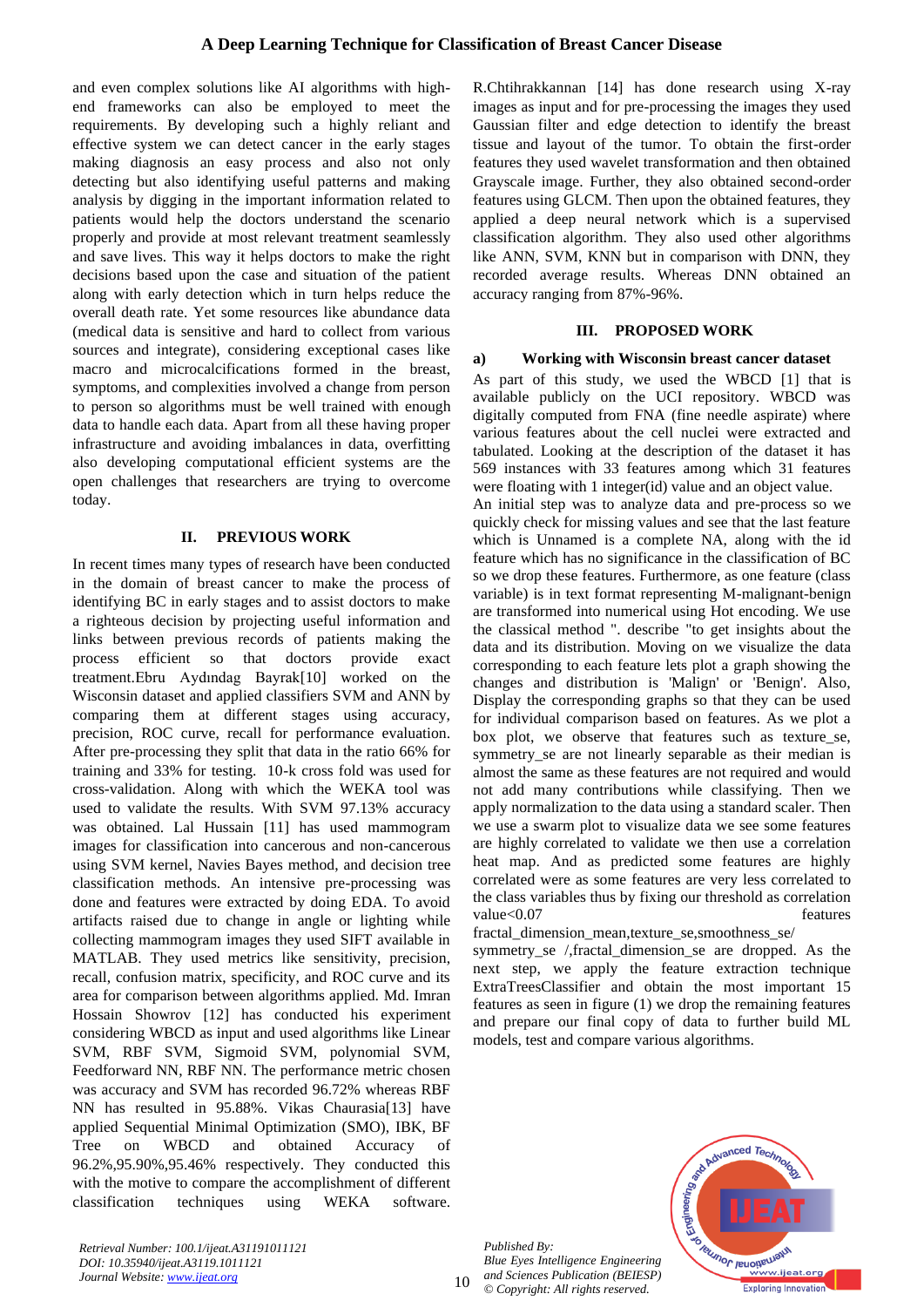



**Figure-(i) The 15 important features after applying Extra Trees Classifier**

But before building training models one last step in preprocessing was to remove outliers. To identify outliers, we use a box plot of individual features and see that the feature 'concativity\_mean' has outliers thus we remove values in the range (0.3- 0.5). Similarly, the feature 'perimeter worst' has outliers so values  $x>165$  or  $x<165$  are removed.

# **MACHINE LEARNING APPLICATION**

As now our data is clean and ready to develop models, we first split data into train and test in the ratio 70:30 respectively. We applied different classifiers using accuracy as the performance evaluation metric whereas Logistic regression has resulted in 97.43% accuracy.

KNN was applied by fixing the number of neighbors as 3 and metric as Minkowski and obtained 94.8% accuracy. We implemented SVM with RBF kernel and obtained an accuracy of 96.15%. We further applied decision trees and generated rules that can be converted to associate rules and find useful and interpretable inferences. It resulted in 91.6% accuracy but we observed that the decision tree gives higher accuracy if applied before removing the redundant features due to overfitting. Then we employed random forest classification using entropy as the criterion and obtained 96.15% accuracy. Moving further now we employed advanced algorithms like ANN with 4 hidden layers along with adam optimizer by using Keras as back support for implementation and obtained an accuracy of 95%. For ANN we used 100 epochs and batch size was set to 16. Also, when XGBClassifier was used we obtained an accuracy of 96.7%. On a similar note, we also experimented with CatBoostClassifier and obtained 96.79% accuracy. Below is the table that shows the results obtained for each classifier along with a comparison chart.

| Model                          | Score    |
|--------------------------------|----------|
| Logistic Regression            | 0.974359 |
| xgboost                        | 0.967949 |
| catboost                       | 0.967949 |
| <b>Support Vector Machines</b> | 0.961538 |
| Random Forest                  | 0.961538 |
| <b>ANN</b>                     | 0.955128 |
| <b>KNN</b>                     | 0.948718 |
| Decision Tree                  | 0.916667 |

**Figure-(2) Accuracies of each classifier**



#### **Figure-(3) comparison chart b) Working histopathology images to classify IDC (Invasive ductal cancer).**

In types of breast cancer, the most commonly occurring type is invasive ductal cancer and on the fortunate side, it has an 80% of diagnosis rate. But early detection plays an important role to improvise the survival rate and also recommend an accurate treatment plan. In recent years with the AI revolution, many models were developed to predict and classify almost all types of cancers. But for efficient model quality data is the primary factor. So here we used one of the reliable datasets which were carefully collected following the procedures with all precautions. The histopathology images for IDC [2] which were scanned at 40X resolution each of size 50 x50 total of 277,524 patches were scanned among which 198,738 IDC negative and 78,786 IDC positive. The dataset is large and is formatted and stored in subfolders in such a way that) each patch's file name is of the format:  $uxXyYclassC.png \rightarrow$ 10396idx5x1351y1101class0.png. Here if the patient ID is keenly observed (10396idx5) X represents the x-coordinate from where this patch was cropped from, Y represents the ycoordinate from where this patch was cropped from, and C shows the class where 0 is non-IDC and 1 is IDC. The dataset has a total of 280 subfolders i.e., a total of 280 patients were examined while collecting this data and indeed it had two classes [0,1] for each patient.

#### **IMAGE PREPROCESSING:**

By performing EDA on the image dataset, the results are as follows and the key observations were:





By looking at figure (3) there comes scope for questions like whether all images were scanned at the same resolution or not as there is a lot of difference in no. of patches for each patient.



*Retrieval Number: 100.1/ijeat.A31191011121 DOI: 10.35940/ijeat.A3119.1011121 Journal Website[: www.ijeat.org](http://www.ijeat.org/)* 

11 *Published By: Blue Eyes Intelligence Engineering and Sciences Publication (BEIESP) © Copyright: All rights reserved.*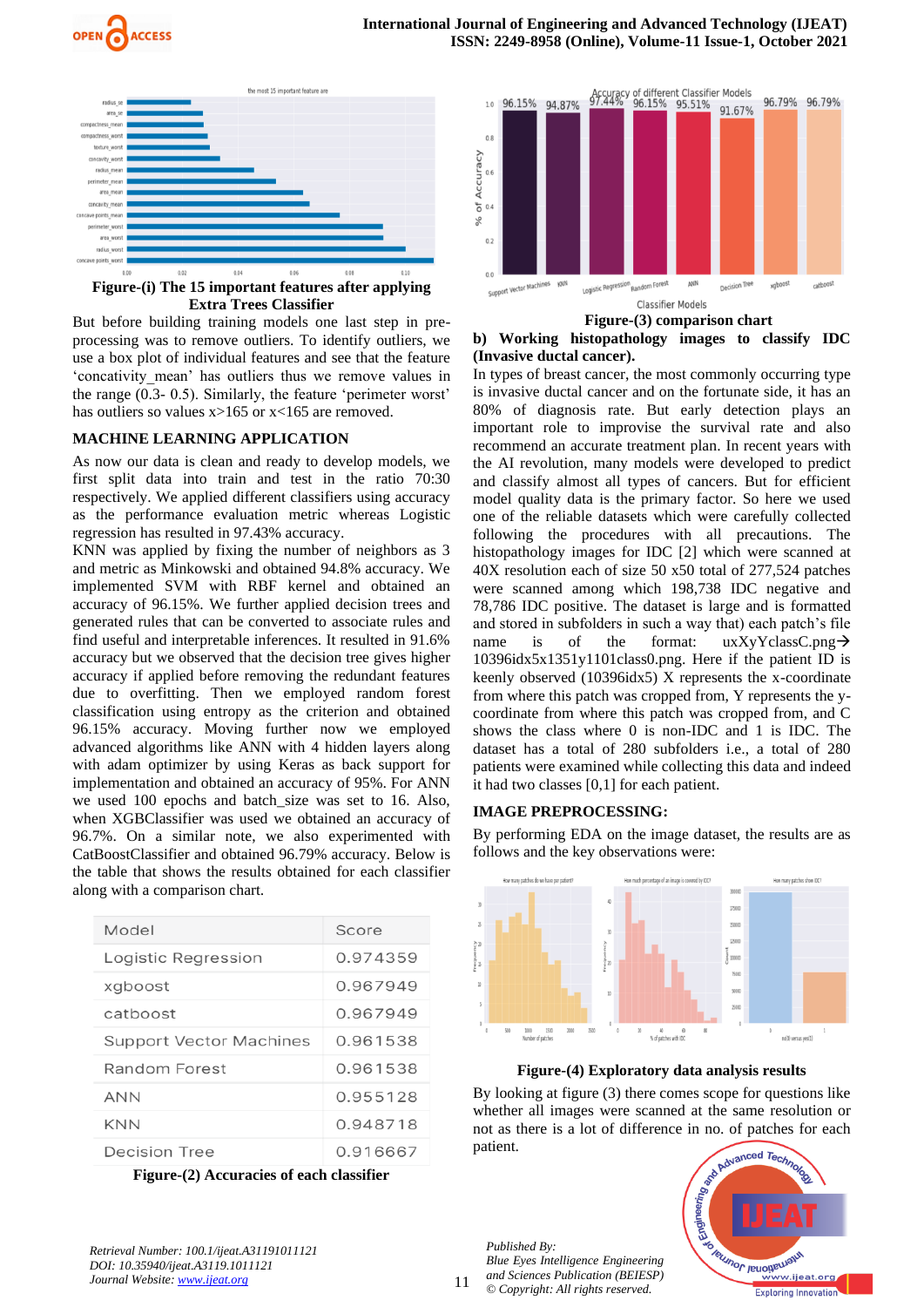## **A Deep Learning Technique for Classification of Breast Cancer Disease**

Some patients have more than 80 % of patches that show IDC. Consequently, the tissue is full of cancer, or only a part of the breast was covered by the tissue slice that is focused on the IDC cancer. Also, we that see the distribution of class variable and notice how the ratio of IDC patches to non-IDC patches is highly uneven. Here we approximately see the split of IDC and non-IDC is 28/70 which may cause biasing towards non-IDC samples relative to IDC samples. Then we try to visually find the differences between cancerous tissue cells, and healthy tissue cells.

#### **Random Samples**



**Figure-5 healthy vs cancerous tissue images**

From figure-5 we can say that sometimes we can find artifacts or incomplete patches, some images are also less than 50 x 50. Patches with cancer look more violet and crowded than healthy ones. It raises the question that is this typical for cancer or is it more typical for ductal cells and tissue. Exceptionally some of the healthy patches are very extensively violet-coloured too.



## **Figure-(6) Binary target visualization for individual tissues**

Earlier as discussed, we can extract the x& y coordinates of the cropped patches which can be used to reconstruct the image as shown in figure (6). This way we can explore how the diseased tissue looks when compared to the healthy tissue. We can also identify the most common places that cancer tends to develop. we can plot a heatmap of the most common areas where cancer appears. If the position where the image was cropped has significance then probably, we can use it as an input feature for our model. By looking at figure-(6) we see that sometimes some parts of the tissue are missing which might be lost during the preparation of data or lost. And cancerous tissues tend to appear in dense clusters rather than scattered all over. Further, we move a

*Retrieval Number: 100.1/ijeat.A31191011121 DOI: 10.35940/ijeat.A3119.1011121 Journal Website: [www.ijeat.org](http://www.ijeat.org/)* 

step forward and try to visualize the original image by repatching to understand the image from a broad perspective and in the process, we use masking. As observed, there is a high imbalance in the distribution of class variables to avoid overfitting, we can use data augmentation as part of which we can do random rotation, random crop, random flip (horizontal and vertical both), random lighting, random zoom, Gaussian blur. Also, by using test time augmentation (TTA) can be used to improve the result by computing and multiple times for each image. And now we have a better understanding of the dataset it's time to develop a different model. We have dealt with this dataset in various ways using different algorithms each time so the below section walks you through various models built.

#### **1) Breast cancer classification using SVC**

In this model, we first create a data frame of 5 features namely patient id, x-coordinate, y-coordinate, image path, class variable(diagnosis). We then manually shuffle data not disturbing the individual order of patient id. We then divide the data into a 70:30 ratio for train and test. Also, we keep a part of the data from the unprocessed dataset as out of sample data for further validation of the trained model. Here shuffling of data is done to avoid the predominance of non-IDC patches over IDC. But then comes the question about the computational expense for working with around 280,000 images. Thus, we apply any of the methods like Principal Component Analysis (PCA), Single Value Decomposition (SVD), & Latent Dirichlet Allocation (LDA) to reduce the number of dimensions. Or we can do it manually by writing a function that takes an RGB image and converts it to Grayscale by using the weighted sum of R, G, B and returns a single dimension.

We applied PCA which is a dimensionality reduction technique that works by taking covariance between the different variables that we have into account. Here PCA converts RGB to Gray as part of reduction but also takes care that no valuable information is lost and the comparison can be seen in figure-(7). It also reduces no. of dimensions per image from (1,7500) to (1,2500) thus reducing the memory consumed for any further operations. The obtained variance ratio before applying PCA is 93.3% which increases to 99.9% post-PCA also before applying PCA we reshaped our images from  $(50,50,3)$  to  $(2500,3)$ . Now we train the data for which we first set the model parameters where the kernel is set to RBF and the model used is SVC from sklearn.SVM and obtained a score of 0.581.



**Figure-7 comparing images pre and post PCA**

*Published By: Blue Eyes Intelligence Engineering and Sciences Publication (BEIESP) © Copyright: All rights reserved.*



12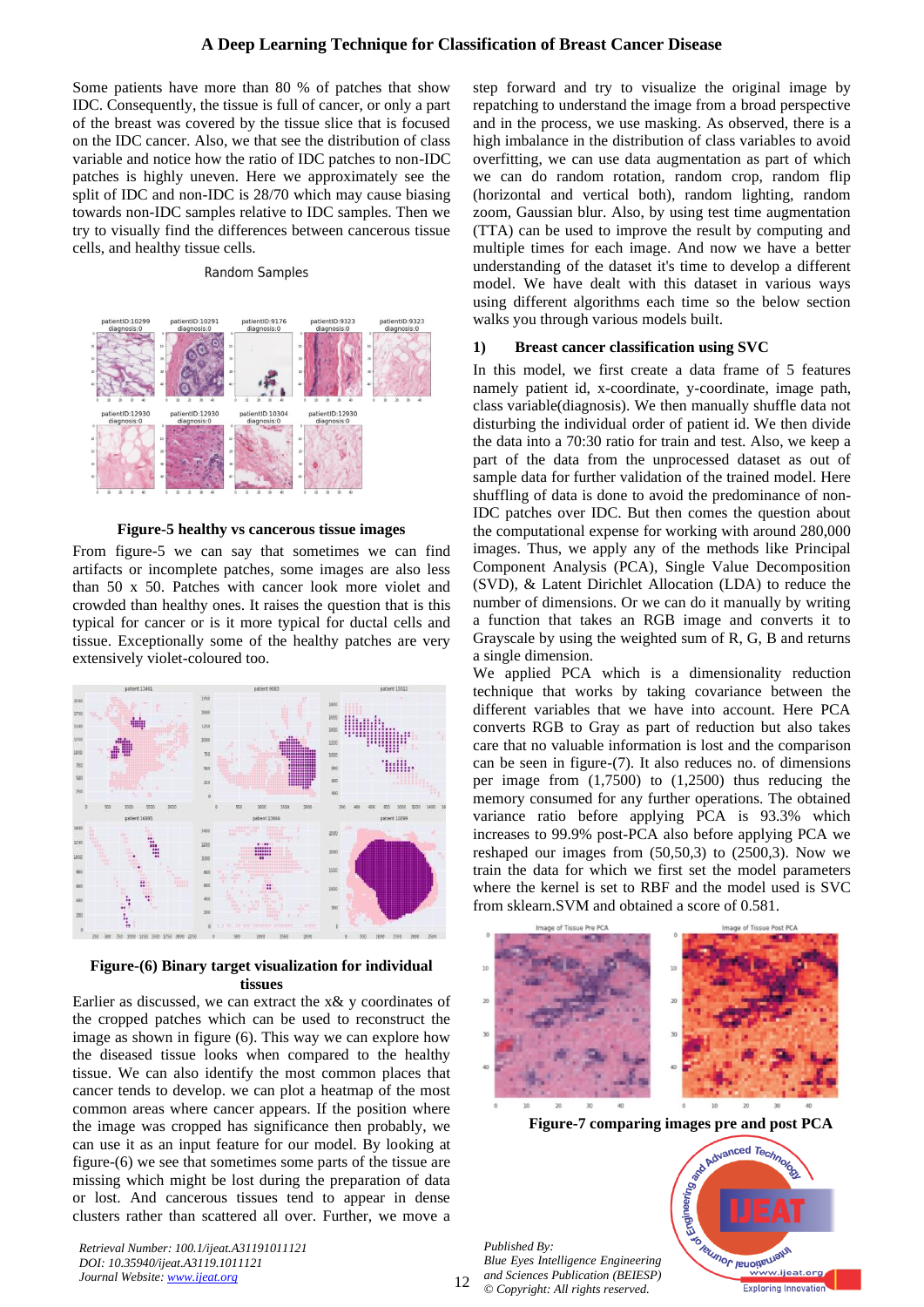

## **2) IDC classification using smote and mobile net**

This method was mainly to avoid the imbalance in a class variable by doing resampling using Smote technique. In this method, we create a data frame with 4 features namely patient id, image path, diagnosis, pixels (matrix of RGB values in the whole image). By using counterplot, we see the distribution of class variable and there is a huge difference which can bias our training model. So, we first divide our dataset into an 80:20 ratio for train and test. Then we get the pixels to feature ready by reshaping and apply smote which results in the size of the oversampled dataset as 11906. Then we further build the model using MobileNetV2 from Keras. Then we test our data and do performance evaluation using classification\_report, confusion\_matrix which resulted in 84.8% accuracy as shown in figure-(8).



**Figure-8 classification report and corresponding confusion matrix of MobileNetV2 model.**

## **3) Using InceptionResNetV2 for classification of histopathology images**

After getting a quick sneak peek about file structure and information about the image dataset we then create a data frame with columns diagnosis, file paths. As class distribution is highly unbalanced, we limit each class to around 25000 samples. We then divide the data for training, testing, and validating in the ratio 9:0.5:0.5. We set the test batch size to 50 and run for 50 test steps. We apply batch normalization for each layer and apply our model InceptionResNetV2 from Keras. We also create a subclass for callbacks to control the learning rate of the training model and visualize the training results for each epoch. Then we plot the data along with evaluation on the test set and the results are as shown in figure-(9). Also, we can visualize the results using the classification report and confusion matrix in figure-(10) where we made predictions using the portion of data setback for validating. Using this model resulted in an inaccuracy of 86%.







# **Figure-10 confusion matrix and classification report 4) CNN for classification for Invasive Ductal Carcinoma**

CNN is a specialized neural network that is designed for image classification and works well with 2d matrices. In this model, we used transfer learning which simply means that the developed model is restarted for the second task and it is one of the popular approaches in deep learning. We split data in the ratio 0.8:0.2 and use a pre-trained ResNet18 Convolutional Neural Net model. As mentioned, we use and use transfer learning to learn weights of only the last layer of the network because working with advanced techniques like neural networks need a minimum of 3 lakh images for reasonable results, and for higher efficiency, we almost need 1 million images. Then we apply CNN and also use hyperparameter tuning to select the optimized parameters for the algorithm also the learning rate can be seen in figure-11. The accuracy obtained is 89% and we can visualize the test results using the confusion matrix in figure-12.



**The figure-11 learning rate of the CNN model**



**Figure-12 confusion matrix of CNN model**



*Retrieval Number: 100.1/ijeat.A31191011121 DOI: 10.35940/ijeat.A3119.1011121 Journal Website[: www.ijeat.org](http://www.ijeat.org/)* 

*Published By:*

*© Copyright: All rights reserved.*